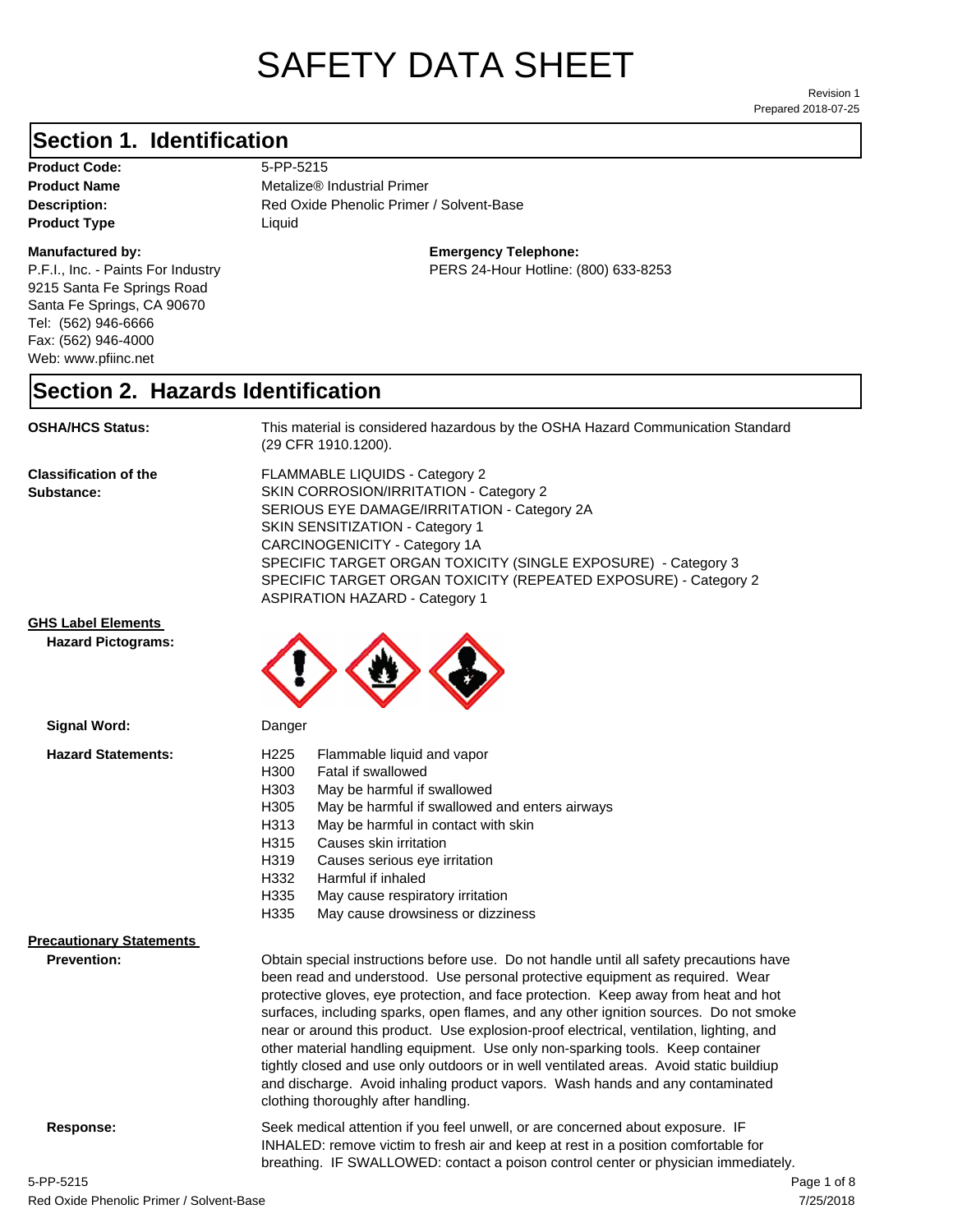|                                             | Do not induce vomiting. IN CASE OF SKIN OR HAIR CONTACT: remove all<br>contaminated clothing, and wash skin with soap and water. If irritation or rash occurs,<br>get medical attention. IF IN EYES: rinse with copious amounts of water for several<br>minutes. Remove contact lenses, if present and easy to do so. If eye irritation persists,<br>seek medical attention.                                                                                                                                                                                                                                                                                                                                                                                                                                                                                                                                                                                                                                             |
|---------------------------------------------|--------------------------------------------------------------------------------------------------------------------------------------------------------------------------------------------------------------------------------------------------------------------------------------------------------------------------------------------------------------------------------------------------------------------------------------------------------------------------------------------------------------------------------------------------------------------------------------------------------------------------------------------------------------------------------------------------------------------------------------------------------------------------------------------------------------------------------------------------------------------------------------------------------------------------------------------------------------------------------------------------------------------------|
| <b>Storage &amp; Disposal:</b>              | Store in a locked and secure environment. Store in a cool, well ventilated area away<br>from direct sunlight and heat. Dispose of contents and container in accordance with all<br>local, regional, state, and federal regulations.                                                                                                                                                                                                                                                                                                                                                                                                                                                                                                                                                                                                                                                                                                                                                                                      |
| <b>Supplemental Label</b><br>Elements:      | Ensure adequate ventilation at all times when using this product and when sanding the<br>dried film. Wear an appropriate, NIOSH approved particulate respirator. Follow all<br>respirator manufacturer's directions for proper use. Abrading or sanding this product's<br>dried film may release crystalline silica which has been shown to cause lung damage<br>and may cause cancer following long term exposure. Rags, sandpaper, steel wool,<br>and other abrading materials or waste containing this product may spontaneously<br>combust when improperly disposed of. Product contains solvents which can cause<br>permanent brain and nervous system damage. Intentional misuse by concentrating<br>and inhaling the contents of this product can be harmful or fatal. Do not transfer<br>contents to another container.<br>PROPOSITION 65 WARNING: this product contains chemicals known to the State of<br>California to cause cancer and birth defects or other reproductive harm.<br>FOR INDUSTRIAL USE ONLY. |
| <b>Hazards not otherwise</b><br>classified: | None known.                                                                                                                                                                                                                                                                                                                                                                                                                                                                                                                                                                                                                                                                                                                                                                                                                                                                                                                                                                                                              |

## **Section 3. Composition/Information on Ingredients**

| Chemical Name / CAS No                                                         |
|--------------------------------------------------------------------------------|
| Calcium Carbonate<br>1317-65-3<br>20 to 30%                                    |
| Methyl Propyl Ketone<br>107-87-9<br>1 to 5%<br>Vapor Pressure: 4.71 kPa        |
| Xylene<br>1330-20-7<br>1 to 5%<br>Vapor Pressure: 1.06 kPa                     |
| Acetone<br>67-64-1<br>1 to 5%<br>Vapor Pressure: 30.796 kPA                    |
| Zinc Phosphate<br>7779-90-0<br>1 to 5%                                         |
| Methyl Amyl Ketone<br>110-43-0<br>1 to 5%<br>Vapor Pressure: .21 kPa           |
| Naphtha<br>64742-89-8<br>1 to 5%<br>Vapor Pressure: 12 mmHg                    |
| <b>Ethyl Benzene</b><br>$100 - 41 - 4$<br>1 to 5%<br>Vapor Pressure: 1.279 kPa |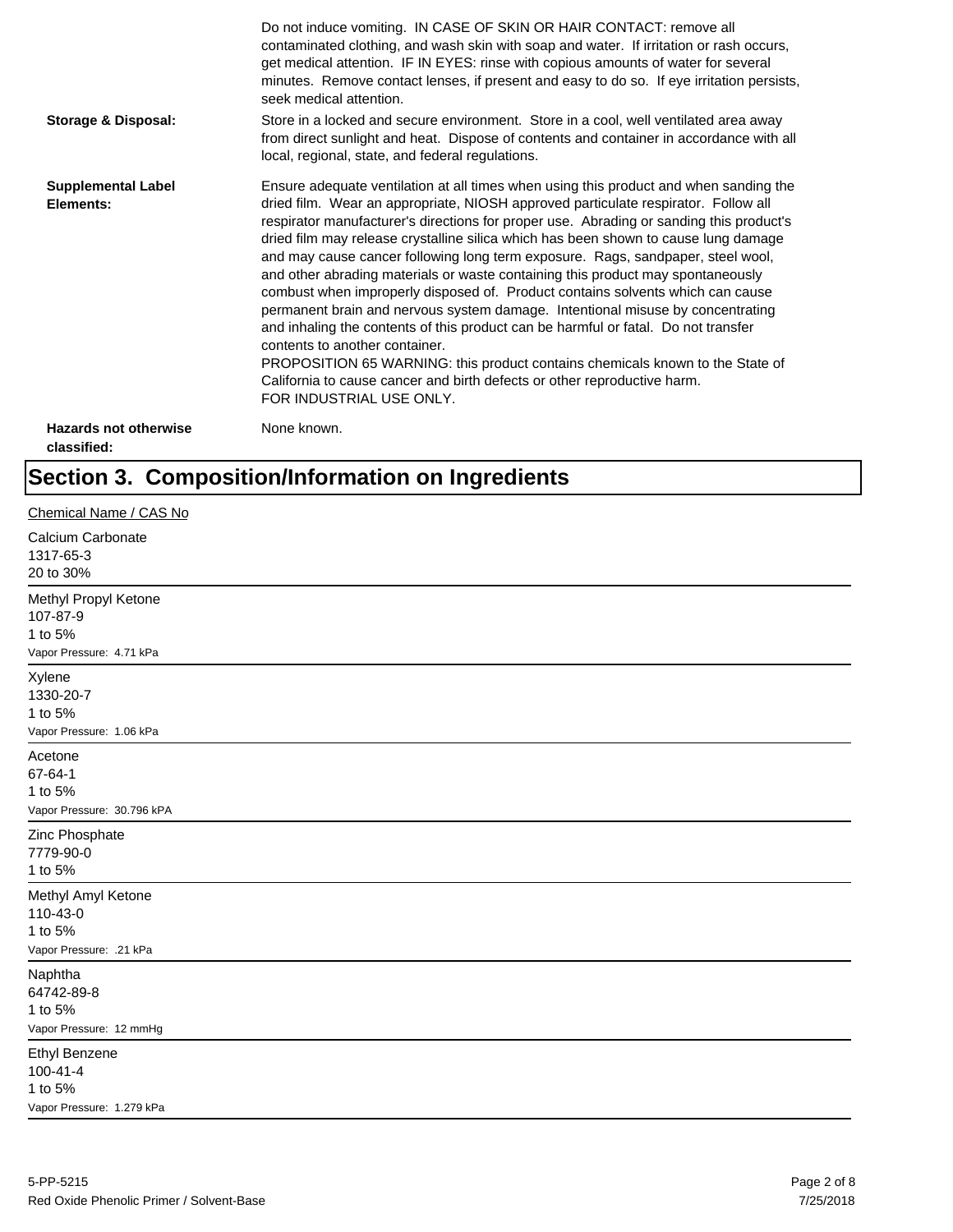## **Section 4. First Aid Measures**

| <b>Description of First Aid Measures</b>            |                                                                                                                                                                                                                                                                                                                                                                                                                                                                                                                                                                                                                                                                                                                                                                                                                                       |
|-----------------------------------------------------|---------------------------------------------------------------------------------------------------------------------------------------------------------------------------------------------------------------------------------------------------------------------------------------------------------------------------------------------------------------------------------------------------------------------------------------------------------------------------------------------------------------------------------------------------------------------------------------------------------------------------------------------------------------------------------------------------------------------------------------------------------------------------------------------------------------------------------------|
| <b>Eye Contact:</b>                                 | Immediately flush eyes with copious amounts of water. Remove any contact lenses.<br>Rinse for at least 10 minutes. Get medical attention.                                                                                                                                                                                                                                                                                                                                                                                                                                                                                                                                                                                                                                                                                             |
| Inhalation:                                         | Remove victim to fresh air and maintain in a rest position comfortable for breathing. If<br>fumes are still present, all rescuers should wear appropriate respirators. If victim<br>exhibits irregular breathing, trained personnel should provide artificial respiration or<br>oxygen. Mouth-to-mouth resuscitation may be dangerous. If necessary, contact a<br>poison control center or physician immediately. If victim is unconscious, place in a<br>recovery position and seek medical help immediately. Maintain an open airway for the<br>victim.                                                                                                                                                                                                                                                                             |
| <b>Skin Contact:</b>                                | Wash affected areas with soap and water. Remove contaminated clothing and shoes.<br>Continue to rinse the affected area for at least ten minutes. Get medical attention if<br>discomfort continues. Avoid further exposure in the event of any symptoms or<br>complaints.                                                                                                                                                                                                                                                                                                                                                                                                                                                                                                                                                             |
| Ingestion:                                          | If product is ingested, contact a poison control center or a physician immediately. Do<br>not induce vomitting. Rinse mouth with water and remove dentures, if any. Remove<br>victim to fresh air and keep at rest in a comfortable position to facilitate breathing. If<br>the victim is conscious and the product has been swallowed, provide small quantities of<br>water to drink. Cease if the victim feels sick, as vomitting may be dangerous.<br>Aspiration hazard if swallowed. This product can enter the lungs and cause damage.<br>If vomitting occurs, the head should be kept low so that vomit does not enter the lungs.<br>Never administer anything by mouth to an unconscious person. If unconscious, place<br>in a recovery position while medical attention is sought. Maintain an open airway for<br>the victim. |
| <b>Potential Acute Health Effects</b>               |                                                                                                                                                                                                                                                                                                                                                                                                                                                                                                                                                                                                                                                                                                                                                                                                                                       |
| <b>Eye Contact:</b>                                 | Causes serious eye irritation.                                                                                                                                                                                                                                                                                                                                                                                                                                                                                                                                                                                                                                                                                                                                                                                                        |
| Inhalation:                                         | Can cause central nervous system depression. May cause drowsiness and dizziness<br>as well as respiratory irritation.                                                                                                                                                                                                                                                                                                                                                                                                                                                                                                                                                                                                                                                                                                                 |
| <b>Skin Contact:</b>                                | Causes skin irritation. May cause an allergic skin reaction.                                                                                                                                                                                                                                                                                                                                                                                                                                                                                                                                                                                                                                                                                                                                                                          |
| Ingestion:                                          | Can cause central nervous system depression. May be fatal if swallowed and allowed<br>to enter airways. Irritating to mouth, throat and stomach.                                                                                                                                                                                                                                                                                                                                                                                                                                                                                                                                                                                                                                                                                      |
| <b>Over-Exposure Signs &amp; Symptoms</b>           |                                                                                                                                                                                                                                                                                                                                                                                                                                                                                                                                                                                                                                                                                                                                                                                                                                       |
| <b>Eye Contact:</b>                                 | Adverse symptoms may include: pain or irritation, watering, redness.                                                                                                                                                                                                                                                                                                                                                                                                                                                                                                                                                                                                                                                                                                                                                                  |
| Inhalation:                                         | Adverse symptoms may include: respiratory tract irritation, coughing, nausea or<br>vomiting, headache, drowsiness or fatigue, dizziness or vertigo, unconsciousness.                                                                                                                                                                                                                                                                                                                                                                                                                                                                                                                                                                                                                                                                  |
| <b>Skin Contact:</b>                                | Adverse symptoms may include: irritation, redness.                                                                                                                                                                                                                                                                                                                                                                                                                                                                                                                                                                                                                                                                                                                                                                                    |
| Ingestion:                                          | Adverse symptoms may include: nausea, vomiting.                                                                                                                                                                                                                                                                                                                                                                                                                                                                                                                                                                                                                                                                                                                                                                                       |
|                                                     | Indication of immediate medical attention and special treatment needed                                                                                                                                                                                                                                                                                                                                                                                                                                                                                                                                                                                                                                                                                                                                                                |
| <b>Notes to Physician:</b>                          | Treat symptomatically. Contact poison treatment specialists if large quantities have<br>been ingested or inhaled.                                                                                                                                                                                                                                                                                                                                                                                                                                                                                                                                                                                                                                                                                                                     |
| <b>Specific Treatments:</b>                         | None specified.                                                                                                                                                                                                                                                                                                                                                                                                                                                                                                                                                                                                                                                                                                                                                                                                                       |
| <b>Protection of First Aid</b><br><b>Providers:</b> | No action should be taken involving any personal risk or without proper training. If<br>fumes are still present, rescuers should wear appropriate respirators or a self<br>contained breathing apparatus. Mouth-to-mouth resuscitation may be dangerous for<br>the first aid provider. Wash all contaminated clothing with soap and water before<br>removal.                                                                                                                                                                                                                                                                                                                                                                                                                                                                          |

## **Section 5. Fire Fighting Measures**

| <b>Extinguishing Media</b>               |                                                                                 |             |
|------------------------------------------|---------------------------------------------------------------------------------|-------------|
| Suitable Media:                          | Dry chemical, CO2, water spray (fog), foam, dry sand.                           |             |
| Unsuitable Media:                        | Do not use water jet.                                                           |             |
| <b>Specific Hazards:</b>                 | The material contains flammable liquid and vapor. Closed containers may explode |             |
| 5-PP-5215                                |                                                                                 | Page 3 of 8 |
| Red Oxide Phenolic Primer / Solvent-Base |                                                                                 | 7/25/2018   |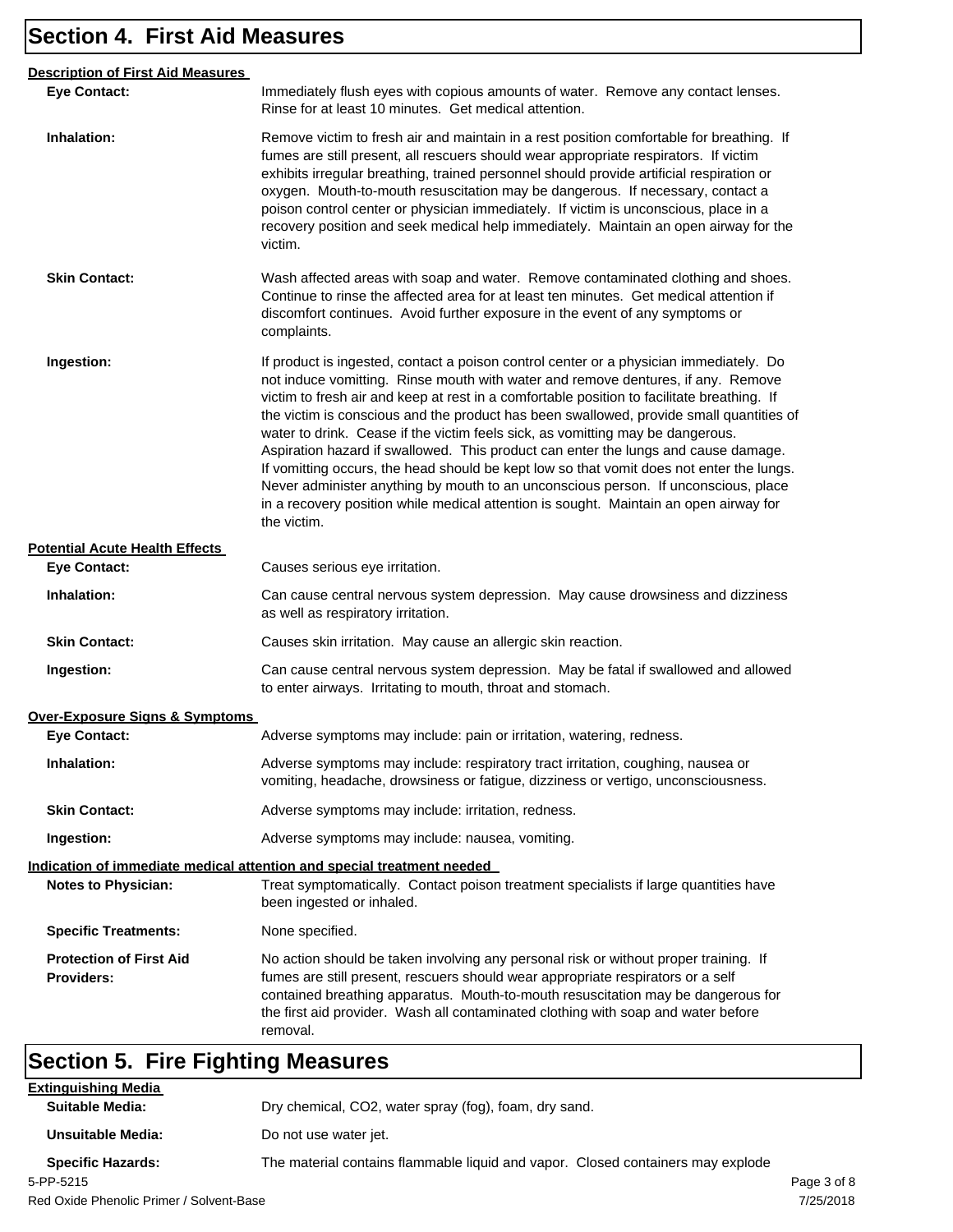|                                                   | when exposed to extreme heat as a result of buildup of steam. Vapors may form<br>explosive mixtures with air. Vapors can travel to a source of ignition and flash back.<br>Keep containers tightly closed and isolate from heat, electrical equipment, sparks, and<br>open flames. No unusual fire or explosion hazards noted.                                               |
|---------------------------------------------------|------------------------------------------------------------------------------------------------------------------------------------------------------------------------------------------------------------------------------------------------------------------------------------------------------------------------------------------------------------------------------|
| <b>Special Firefighting</b><br><b>Procedures:</b> | Water may be used to cool closed containers to prevent pressure buildup and possible<br>autoignition or explosion. Evacuate area and fight fire from safe distance. Containers<br>may explode when heated. Firefighters should wear appropriate protective equipment<br>and self-contained breathing apparatus with a full face-piece operated in positive<br>pressure mode. |

#### **Section 6. Accidental Release Measures**

| <b>Environmental Precautions:</b>                               | Avoid dispersal of spilled material and runoff from contacting soil, waterways, drains,<br>and sewers. Inform the relevant authorities if the product has caused environmental<br>pollution.                                                                                                                                                                                                                                                                                                                                                                                        |
|-----------------------------------------------------------------|-------------------------------------------------------------------------------------------------------------------------------------------------------------------------------------------------------------------------------------------------------------------------------------------------------------------------------------------------------------------------------------------------------------------------------------------------------------------------------------------------------------------------------------------------------------------------------------|
| <b>Steps to be Taken if Material</b><br>is Released or Spilled: | Contain spilled liquid with sand or earth. Do not use combustible materials such as<br>sawdust. Eliminate all ignition sources and use explosion-proof equipment. Place<br>material in a container and dispose of according to local, regional, state, and federal<br>regulations. Ventilate area and remove product with inert absorbent and non-sparking<br>tools. Do not incinerate closed containers.                                                                                                                                                                           |
| <b>Small Spills:</b>                                            | Stop leak if doing so can be done without risk. Remove containers from spill area.<br>Use non-sparking tools. Dilute with water and mop up if water-soluble. If not<br>water-soluble, absorb with inert dry material and place in appropriate waste container.<br>Dispose of via a licensed waste disposal contractor.                                                                                                                                                                                                                                                              |
| <b>Large Spills:</b>                                            | Stop leak if doing so can be done without risk. Remove containers from spill area.<br>Use non-sparking tools. Approach the release from upwind. Prevent entry into<br>sewers, waterways, basements, or confined areas. Wash spillages into an effluent<br>treatment plant or proceed as follows: contain and collect spillage with inert absorbent<br>materials and place in a container for disposal according to local regulations. Dispose<br>of via a licensed waste disposal contractor. See Section 1 for emergency contact<br>information and Section 13 for waste disposal. |

#### **Section 7. Handling and Storage**

**Handling:** Wash thoroughly after handling. Eating, drinking, and smoking should be prohibited in areas where this material is handled, stored, and processed. Wash hands and face before eating or drinking. Remove contaminated clothing and launder before reuse. Use only with adequate ventilation. Follow all SDS and label precautions even after container is emptied, as it may retain product residues. Avoid breathing fumes, vapors, or mist. Avoid contact with eyes, skin, and clothing.

Storage: Store in a dry, cool, well ventilated place. Keep container tightly closed while not in use. Isolate from heat, electrical equipment, sparks, and open flame. Do not store above 120 degrees Fahrenheit. Store large quantities in buildings designed and protected for storage of NFPA Class II combustible liquids. Protect from heat, moisture, and foreign materials.

#### **Section 8. Exposure Controls/Personal Protection**

| Chemical Name / CAS No<br>Calcium Carbonate<br>1317-65-3<br>20 to 30%   | <b>OSHA Exposure Limits</b><br>15 mg/m3 | <b>ACGIH Exposure Limits</b><br>10 mg/m $3$ | <b>Other Exposure Limits</b> |
|-------------------------------------------------------------------------|-----------------------------------------|---------------------------------------------|------------------------------|
| Methyl Propyl Ketone<br>107-87-9<br>1 to 5%<br>Vapor Pressure: 4.71 kPa | 200 ppm                                 | $150$ ppm                                   |                              |
| Xylene<br>1330-20-7<br>1 to 5%                                          | $100$ ppm                               | $100$ ppm                                   |                              |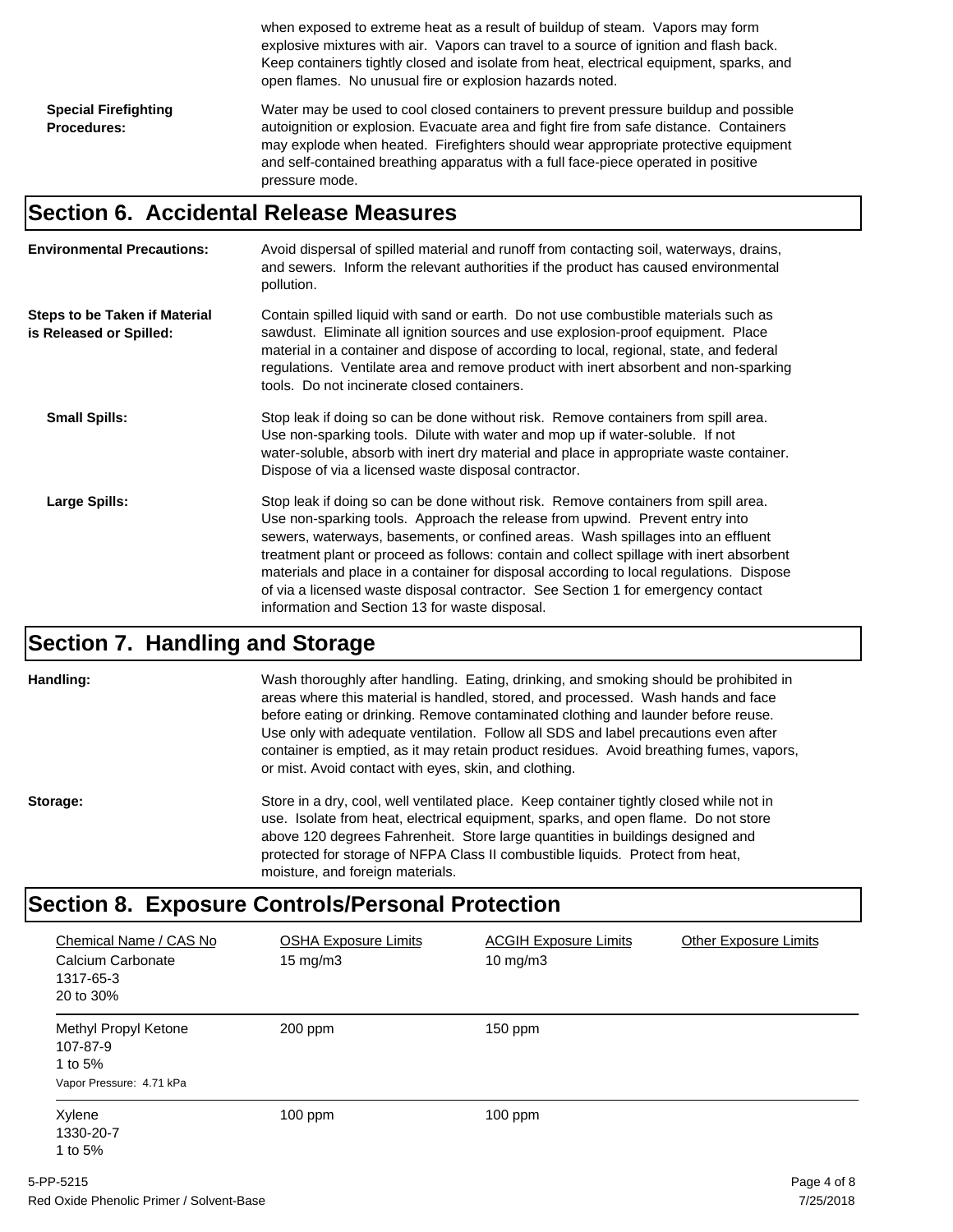| Acetone<br>67-64-1<br>1 to 5%<br>Vapor Pressure: 30.796 kPA                    | 1,000 ppm                                     | 500 ppm                                                                                                                                                                                                                                                                                                                                                                                                                                                                                                                                                                                                                                                                                                                                                                                       |
|--------------------------------------------------------------------------------|-----------------------------------------------|-----------------------------------------------------------------------------------------------------------------------------------------------------------------------------------------------------------------------------------------------------------------------------------------------------------------------------------------------------------------------------------------------------------------------------------------------------------------------------------------------------------------------------------------------------------------------------------------------------------------------------------------------------------------------------------------------------------------------------------------------------------------------------------------------|
| Zinc Phosphate<br>7779-90-0<br>1 to 5%                                         | 10 mg/m3                                      | 10 mg/m3                                                                                                                                                                                                                                                                                                                                                                                                                                                                                                                                                                                                                                                                                                                                                                                      |
| Methyl Amyl Ketone<br>110-43-0<br>1 to 5%<br>Vapor Pressure: .21 kPa           | 100 ppm                                       | 50 ppm                                                                                                                                                                                                                                                                                                                                                                                                                                                                                                                                                                                                                                                                                                                                                                                        |
| Naphtha<br>64742-89-8<br>1 to 5%<br>Vapor Pressure: 12 mmHg                    | 500 ppm                                       | 300 ppm                                                                                                                                                                                                                                                                                                                                                                                                                                                                                                                                                                                                                                                                                                                                                                                       |
| <b>Ethyl Benzene</b><br>$100 - 41 - 4$<br>1 to 5%<br>Vapor Pressure: 1.279 kPa | 100 ppm                                       | 100 ppm                                                                                                                                                                                                                                                                                                                                                                                                                                                                                                                                                                                                                                                                                                                                                                                       |
| <b>Engineering Controls:</b>                                                   |                                               | Use process enclosures, local exhaust ventilation, or other engineering controls to<br>keep worker exposure to airborne contaminants below any recommended or statutory<br>limits. The engineering controls also need to keep gas, vapor, or dust concentrations<br>below any lower explosive limits. Use explosion-proof ventilation equipment.                                                                                                                                                                                                                                                                                                                                                                                                                                              |
| Environmental Controls:                                                        |                                               | Emissions from ventilation or work process equipment should be checked to ensure<br>they comply with the requirements of environmental protection legislation. In some<br>cases, fume scrubbers, filters, and other engineering modifications to the process<br>equipment may be required to reduce emissions to acceptable levels.                                                                                                                                                                                                                                                                                                                                                                                                                                                           |
| <b>Respiratory Protection:</b>                                                 | adequate protection.                          | Use a properly fitted, air-purifying or air-fed respirator complying with an approved<br>standard if a risk assessment indicates this is necessary. Respiratory protection<br>programs that meet OSHA 1910.134 and ANSI Z88.2 requirements must be followed<br>when workplace conditions warrant a respirator's use. A NIOSH/MSHA approved<br>respirator with an organic vapor cartridge may be permissible under circumstances<br>where airborne concentrations are expected to exceed exposure limits. Protection<br>provided by air purifying respirators is limited. Use a positive pressure, air supplied<br>respirator if there is any potential for an uncontrolled release, exposure levels are not<br>known, or in any circumstances where air purifying respirators may not provide |
| <b>Skin Protection:</b>                                                        | used.                                         | Use impervious, chemical resistant gloves to prevent prolonged skin contact and<br>absorption of material through the skin. Nitrile or neoprene gloves may afford<br>adequate protection. Personal protective equipment for the body should be selected<br>based on the task being performed and the risks involved, and should be approved by<br>a specialist before handling this product. Where there is a risk of ignition from static<br>electricity, wear anti-static protective clothing. For best protection, the clothing should<br>include anti-static boots, gloves, and overalls. Appropriate footwear should always be                                                                                                                                                           |
| Eye Protection:                                                                | times to protect against splashes of liquids. | Safety eyewear, such as splash goggles or a full face shield, should be worn at all                                                                                                                                                                                                                                                                                                                                                                                                                                                                                                                                                                                                                                                                                                           |
| <b>Hygienic Measures:</b>                                                      |                                               | Wash thoroughly with soap and water before eating, drinking, or smoking. Remove<br>contaminated clothing immediately and launder before reuse.                                                                                                                                                                                                                                                                                                                                                                                                                                                                                                                                                                                                                                                |

## **Section 9. Physical and Chemical Properties**

Vapor Pressure: 1.06 kPa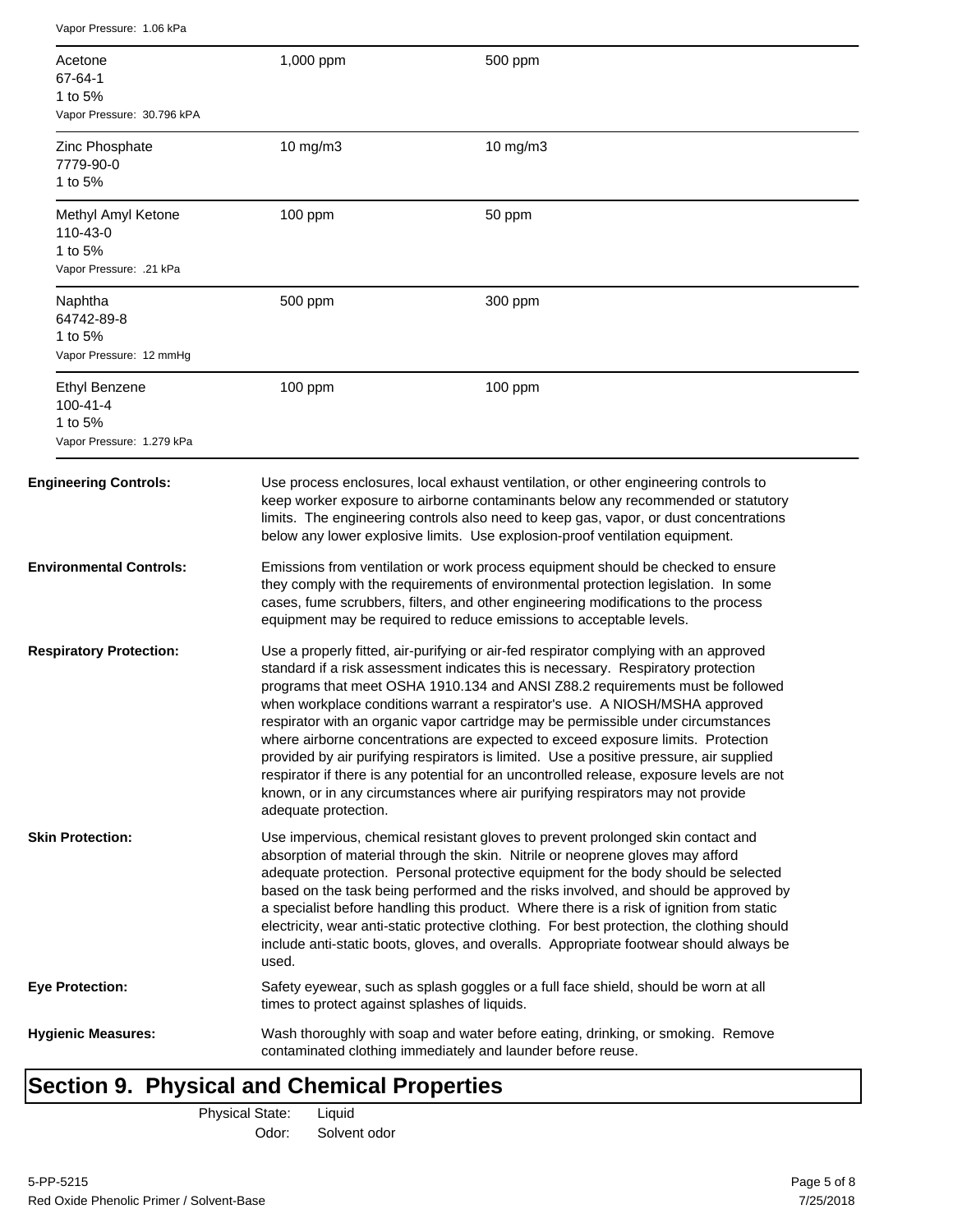| Vapor Density                              | Heavier than air  |
|--------------------------------------------|-------------------|
| Vapor Density                              | 3.20              |
| Vapor Pressure                             | 10 mmHg           |
| <b>Evaporation Rate</b>                    | Slower than ether |
| Boiling Range                              | 56 to 137 C       |
| Specific Gravity (SG)                      | 1.505             |
| Material VOC (Lb / Gal)                    | 2.04              |
| Material VOC $(g/L)$                       | 244.18            |
| Coating VOC (Lb/Gal)                       | 2.21              |
| Coating VOC (g/L)                          | 264.61            |
| Flash Point:                               | 32 C (90 F)       |
| Autoignition:                              | Will not occur    |
| LEL: I                                     | 1.0%              |
| UEL:                                       | 12.8%             |
| Partition Coefficient.<br>n-octanol/water: | Not available     |
| Auto-ignition temperature:                 | Not available     |

## **Section 10. Stability and Reactivity**

| <b>Conditions to Avoid:</b>      | Avoid temperatures above 120 degrees Fahrenheit. Avoid all possible sources of<br>ignition. Do not pressurize, cut, weld, braze, drill, or expose containers to heat. Do not<br>allow vapor to accumulate in low or confined areas. Avoid contact with strong acid and<br>strong bases. |
|----------------------------------|-----------------------------------------------------------------------------------------------------------------------------------------------------------------------------------------------------------------------------------------------------------------------------------------|
| Incompatibility:                 | Incompatible with strong oxidizing agents.                                                                                                                                                                                                                                              |
| <b>Hazardous Decomposition:</b>  | By open flame, carbon monoxide and carbon dioxide. When heated to decomposition,<br>product emits acrid smoke and irritating fumes. Contains solvents which may form<br>carbon monoxide, carbon dioxide, and formaldehyde.                                                              |
| <b>Hazardous Polymerization:</b> | Will not occur under normal conditions.                                                                                                                                                                                                                                                 |
| Stability:                       | The product is stable.                                                                                                                                                                                                                                                                  |

## **Section 11. Toxicological Information**

| <b>Effects of Over-Exposure</b> |                                                                                                                                                                                                                                                                                                                                                                                                                                                                                                                                                                                                                                                                                                                                                                                                                                                                                                                                                                                                                                                                                                                                      |             |
|---------------------------------|--------------------------------------------------------------------------------------------------------------------------------------------------------------------------------------------------------------------------------------------------------------------------------------------------------------------------------------------------------------------------------------------------------------------------------------------------------------------------------------------------------------------------------------------------------------------------------------------------------------------------------------------------------------------------------------------------------------------------------------------------------------------------------------------------------------------------------------------------------------------------------------------------------------------------------------------------------------------------------------------------------------------------------------------------------------------------------------------------------------------------------------|-------------|
| <b>Eye Contact:</b>             | Causes serious eye irritation.                                                                                                                                                                                                                                                                                                                                                                                                                                                                                                                                                                                                                                                                                                                                                                                                                                                                                                                                                                                                                                                                                                       |             |
| <b>Skin Contact:</b>            | Prolonged or repeated skin contact may cause irritation. Allergic reactions are<br>possible.                                                                                                                                                                                                                                                                                                                                                                                                                                                                                                                                                                                                                                                                                                                                                                                                                                                                                                                                                                                                                                         |             |
| Inhalation:                     | Harmful if inhaled. High gas, vapor, mist, or dust concentrations may be harmful if<br>inhaled. Avoid breathing fumes, spray, vapors, or mist. May cause headaches and<br>dizziness. High vapor concentrations are irritating to the eyes, nose, throat, and lungs.<br>Prolonged or excessive inhalation may cause respiratory tract irritation.                                                                                                                                                                                                                                                                                                                                                                                                                                                                                                                                                                                                                                                                                                                                                                                     |             |
| Ingestion:                      | Harmful or fatal if swallowed. Aspiration hazard if swallowed; can enter lungs and<br>cause damage.                                                                                                                                                                                                                                                                                                                                                                                                                                                                                                                                                                                                                                                                                                                                                                                                                                                                                                                                                                                                                                  |             |
| <b>Chronic Hazards:</b>         | High concentrations may lead to central nervous system effects (drowsiness,<br>dizziness, nausea, headaches, paralysis, burred vision) and damage. Reports have<br>associated repeated and prolonged occupational overexposure to solvents with<br>permanent brain and nervous system damage. Contains carbon black pigment.<br>Chronic inflammation, lung fibrosis, and lung tumors have been observed in<br>experimental tests involving rats exposed to excessive concentrations of carbon black<br>and several insoluble dust particles for long periods of time. Tumors have not been<br>observed in other species under similar circumstances. Epidemiological studies of<br>North American workers show no evidence of clinically significant negative health<br>effects from occupational exposure to carbon black. Carbon black is listed as a Group<br>2B - Possibly Carcinogenic to Humans, by IARC and is proposed to be listed as A4 -<br>Not Classified as a Human Carcinogen by the American Conference of Governmental<br>Industrial Hygienists. Significant exposure is unlikely during typical application of this |             |
| 5-PP-5215                       |                                                                                                                                                                                                                                                                                                                                                                                                                                                                                                                                                                                                                                                                                                                                                                                                                                                                                                                                                                                                                                                                                                                                      | Page 6 of 8 |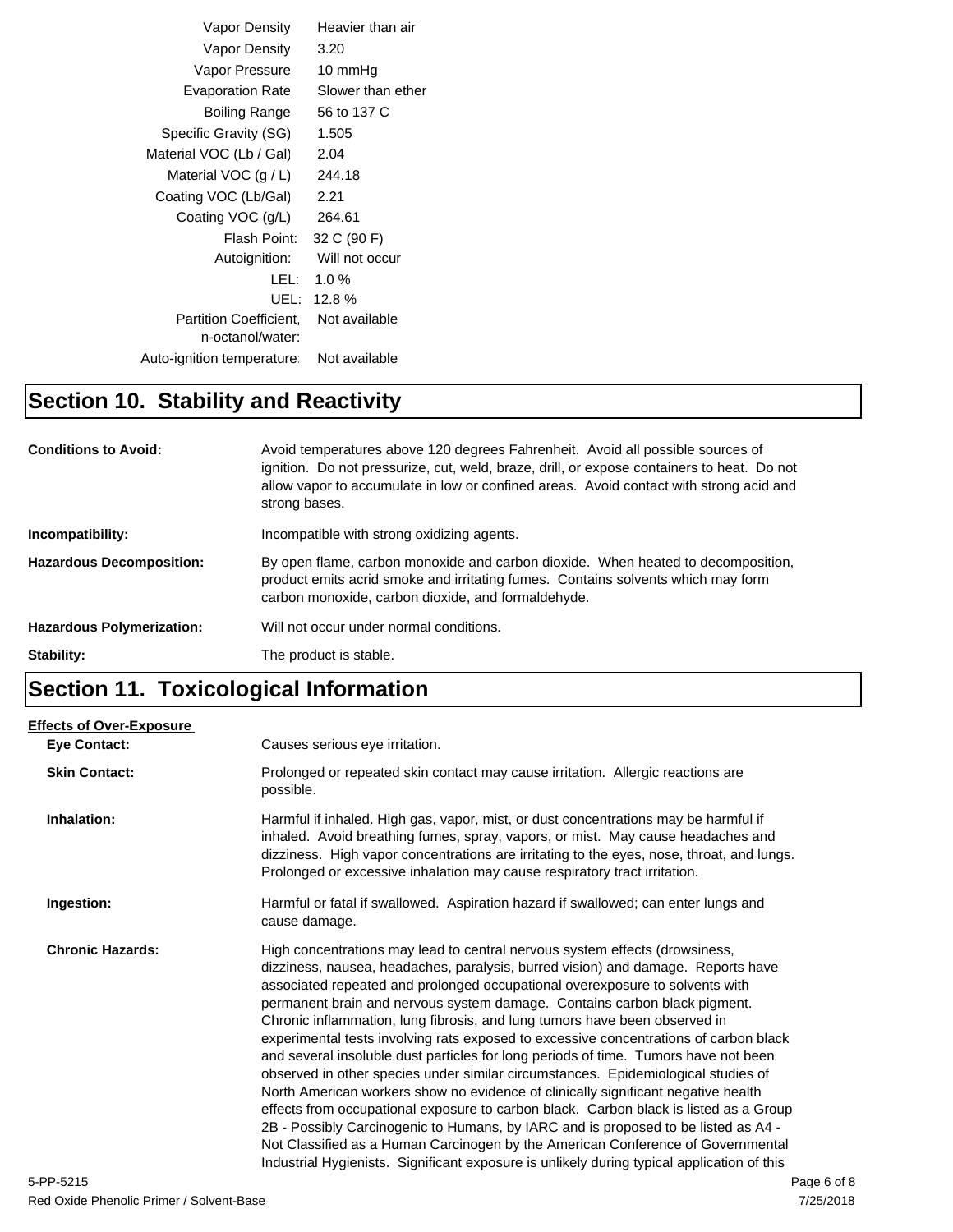|                                 | product by roller or brush. Risk of overexposure depends on the duration and level of<br>exposure to dust from such processes as repeated sanding of dried surfaces, or<br>inhalation of spray mist, and the actual concentration of carbon black in the product<br>formula.                                                                                                                                                                                                                                                                                                                                                                                      |  |  |
|---------------------------------|-------------------------------------------------------------------------------------------------------------------------------------------------------------------------------------------------------------------------------------------------------------------------------------------------------------------------------------------------------------------------------------------------------------------------------------------------------------------------------------------------------------------------------------------------------------------------------------------------------------------------------------------------------------------|--|--|
|                                 | Product contains titanium dioxide, which is listed as a Group 2B - Possibly<br>Carcinogenic to Humans by IARC. No significant exposure to titanium dioxide is<br>anticipated while using this product, in which titanium dioxide is bound to other<br>materials including resin and other pigments, during brush or rolling application.<br>Overexposure risks depend on duration and level of exposure to dust, such as from<br>repeated sanding of this product's dried film, or inhalation of spray mist, and the actual<br>concentration of titanium dioxide in the product formula. For additional information,<br>refer to IARC Monograph, Volume 93, 2010. |  |  |
| <b>Primary Routes of Entry:</b> | Eye contact, ingestion, inhalation, absorption through the skin, skin contact.                                                                                                                                                                                                                                                                                                                                                                                                                                                                                                                                                                                    |  |  |
| <b>Acute Toxicity Values:</b>   | Acute effects of this product have not been tested. Available data on individual<br>components, if any, will be listed below.                                                                                                                                                                                                                                                                                                                                                                                                                                                                                                                                     |  |  |

#### **Section 12. Ecological Information**

**Ecological Information:** Product is a mixture of listed components.

#### **Section 13. Disposal Information**

**Disposal Considerations:** The generation of waste should be avoided or minimized wherever possible. Disposal of this product, solutions, and any by-products should at all times comply with relevant environmental protection regulations and waste disposal regulations, in addition to any local or regional restrictions which may be in effect. Surplus and non-recyclable products should be disposed of via a licensed waste disposal contractor. Waste should not be disposed of untreated to the sewer unless fully compliant with the requirements of all authorities with jurisdiction. Waste packaging should be recycled whenever possible. Incineration or landfill should only be considered when recycling is not feasible. Take care when handling empty containers as they may retain some residual product. Vapor from residue may create a flammable or explosive atmosphere within the used container. Do not expose empty containers to heat or sparks, and do not weld, cut, or grind used containers unless they have been thoroughly cleaned. Avoid contact of spilled material with soil, waterways, drains, and sewer systems.

#### **Section 14. Transport Information**

|                          | Domestic (US DOT) | <b>International (IMDG)</b> | Air (IATA) | <b>Canada (TDG)</b> |
|--------------------------|-------------------|-----------------------------|------------|---------------------|
| <b>UN Number:</b>        | 1263              | 1263                        | 1263       | 1263                |
| <b>UN Shipping Name:</b> | Paint             | Paint                       | Paint      | Paint               |
| <b>Hazard Class:</b>     | 3                 | 3                           | 3          | 3                   |
| <b>Packing Group:</b>    | Ш                 | Ш                           | Ш          | Ш                   |
| <b>Limited Quantity:</b> | Yes               | Yes                         | Yes        | Yes                 |

**Special Considerations:** The presence of a shipping description for a particular mode of transport does not indicate that the product is packaged suitably for that mode of transport. All packaging should be reviewed for suitability prior to shipment, so that compliance with applicable regulations can be ensured. Compliance with all applicable regulations is the sole responsibility of the person offering the product for transport. Persons loading and unloading dangerous goods should be trained in all the risks associated with the substances at hand, and on all actions to be taken in case of an emergency situation.